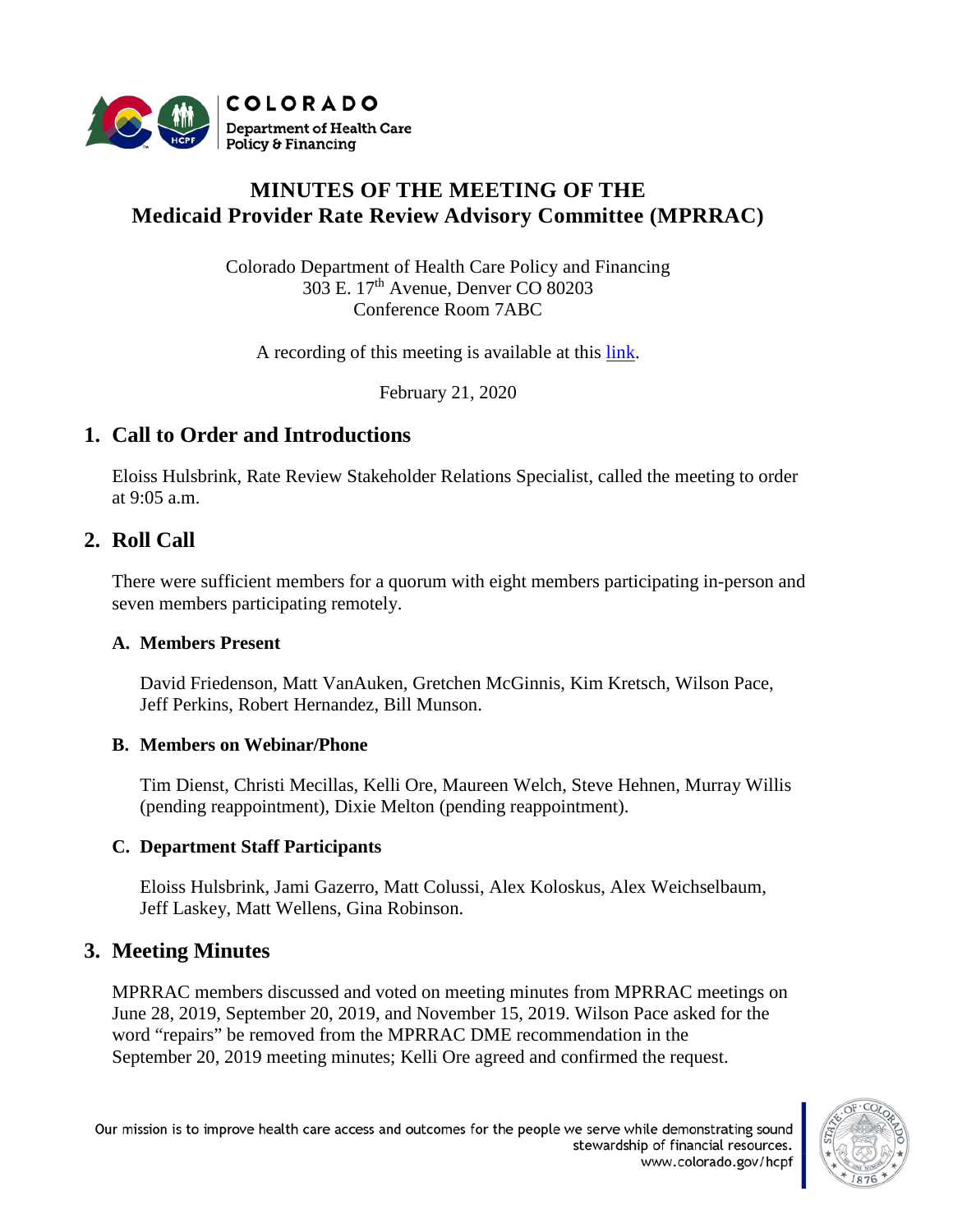The MPRRAC voted to approve all meeting minutes, with the amended change mentioned above.

# **4. Committee Chair/Vice Chair**

MPRRAC members discussed and voted on the process for nominating and appointing the next MPRRAC Chair and Vice Chair.

Committee members proposed a number of possible scenarios for this process. The committee voted to approve that nominations for Vice Chair would be accepted until the June 19, 2020 MPRRAC meeting, at which point the committee would vote in a Vice Chair with the assumption that the Vice Chair would assume the role of MPRRAC Chair in September 2020.

## **5. Data Analysis Results for Year Five Services**

### **A. Pediatric Personal Care (PPC), Home Health, Private Duty Nursing (PDN)**

The utilization data, rate comparison results, and access to care analysis were presented. See slides 10-53 in the [February MPRRAC Presentation](https://www.colorado.gov/pacific/sites/default/files/MPRRAC_pwptslides_21%20Feb2020.pdf) for more information.

#### *Committee Discussion*

Committee discussion centered on the restriction on legally responsible guardians from providing PPC services and the low number of agencies rendering PPC services compared to the number of enrolled agencies for PPC services. A committee member requested that the Department look into identifying drive-time GIS mapping analyses for the states used in the rate comparison analysis, unfortunately this data is not publicly available and cannot be analyzed by the Department.

A committee member asked if the Department had any data regarding the percentage of home health caregivers that reside within the home of the member receiving home health services; Department staff responded that the data requested is not collected by the Department. The committee also discussed the utilization trends in the three distinct regions (urban, rural, and frontier).

The committee discussed the differences in RN and LPN rates and the potential for LPNs to provide more PDN services, which could help decrease the time members spend in the hospital (costlier setting); home-based health care, when appropriate, can lead to better health outcomes and quality of life.

#### *Stakeholder Feedback*

Themes of stakeholder feedback included:



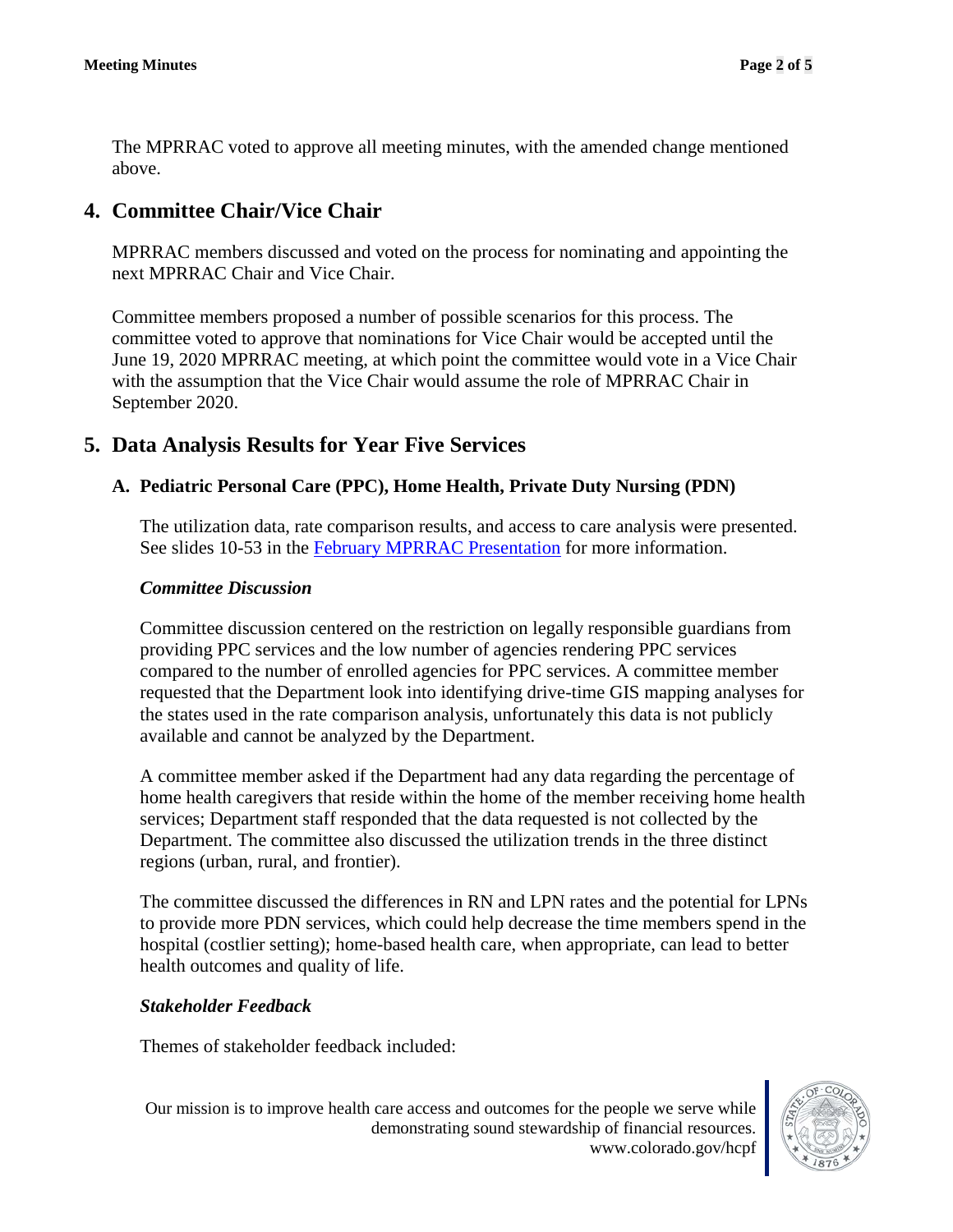- the absence of a minimum requirement for home health services, which infers that as long as the provider is there, no matter for how long, they will be paid the fixed rate for the visit;
- disproportionately high home health rates allow home health providers to provide up to two and a half times the amount of services as an independent clinic-based provider can provide; and
- home health agencies can push other services to patients to increase reimbursement for each visit, even if those services are not necessarily appropriate for the in-home setting, which affects independent providers (e.g., PBT or speech therapy providers) who cannot bundle the services as a home health agency can.

## **B. Pediatric Behavioral Therapy (PBT)**

The utilization data, rate comparison results, and access to care analysis were presented. See slide 58-71 in the [February MPRRAC Presentation](https://www.colorado.gov/pacific/sites/default/files/MPRRAC_pwptslides_21%20Feb2020.pdf) for more information.

#### *Committee Discussion*

The question was raised why PBT services were moved from waivers to EPSDT; the Department shared that it was directed to do so by the Centers for Medicare and Medicaid Services (CMS).

#### *Stakeholder Feedback*

Themes of stakeholder feedback included:

- anecdotal evidence that some PBT agencies closed due to EPSDT provider requirements when PBT services were removed as a waiver benefit;
- additional requirements compounded with overhead costs not reimbursed by Medicaid and a perceived cut in rates for PBT services;
- agencies have to abide by both waiver and EPSDT requirements to provide the continuum of PBT services;
- the difference in utilization and reimbursement rates across PBT services, since children receive more hours of service than adults for behavioral therapy services, leads to more hours of service provided at the lower EPSDT rate and less hours of service provided at a higher waiver rate; and
- the administrative and bureaucratic burden for PBT providers has become greater due to EPSDT.

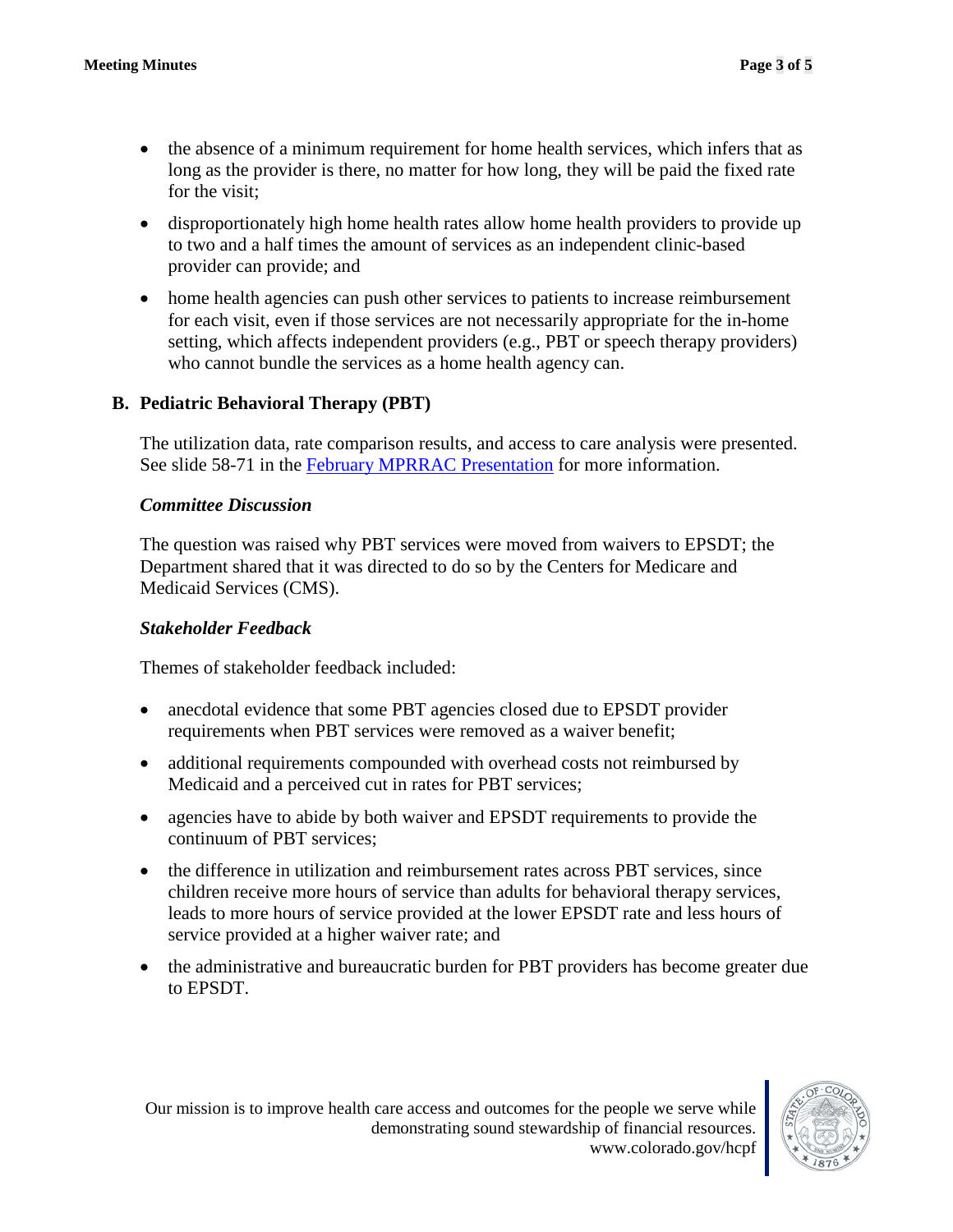## **C. Speech Therapy and Physical/Occupational Therapy (PT/OT)**

The utilization data, rate comparison results, and access to care analysis were presented. See slides 76-104 in the [February MPRRAC Presentation](https://www.colorado.gov/pacific/sites/default/files/MPRRAC_pwptslides_21%20Feb2020.pdf) for more information.

## *Committee Discussion*

Committee discussion centered on the three PT/OT codes modified by evaluation complexity that were discussed during an earlier year of review, specifically noting the absence of stakeholder feedback during this year of review. Committee members suggested rereviewing these three codes in further detail. Committee members also acknowledged the comments provided by stakeholders regarding speech therapy rates.

### *Stakeholder Feedback*

A stakeholder asked for all those in favor of an increase in speech therapy rates to stand (at which point the stakeholders attending the meeting in person all stood up). Themes of stakeholder feedback included:

- Colorado Medicaid speech therapy rates are significantly below Medicare speech therapy rates even though they provide the same services; in addition, independent speech therapy providers:
	- o need supplementary training and education,
	- o must supply their own specialized equipment required for care, and
	- o require a higher degree of insurance;
- early intervention providers have to provide services in a natural environment, which can decrease availability for visits due to time driving to the service location. As a result, some providers cannot schedule as many visits as clinic-based providers and thus receive lower overall reimbursement, especially because travel costs are not reimbursable through Medicaid;
- increased administrative burden for various reasons including, but not limited to:
	- o increased paperwork requirements, and
	- o the complexity of navigating denials;
- there are situations that require time to communicate with parents/guardians/caregivers after providing services and failing to do so can negatively impact the member receiving services; however, this is not accounted for in the reimbursement rate; and
- the salary a speech therapist is making now is the same as it was in 1990 (in real dollars, not counting inflation).

Our mission is to improve health care access and outcomes for the people we serve while demonstrating sound stewardship of financial resources. www.colorado.gov/hcpf